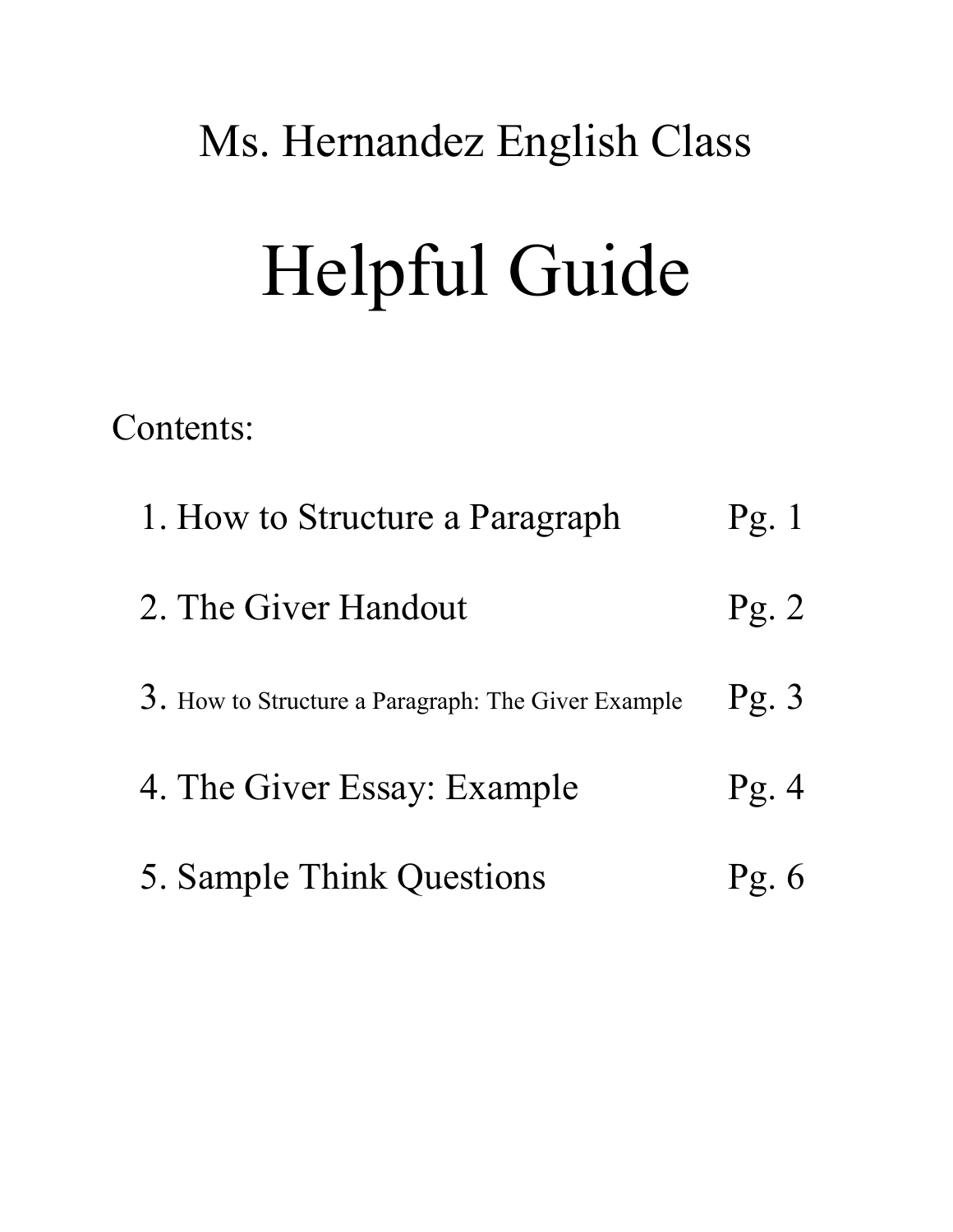### How to Structure a Paragraph

**Topic Sentence:** This is the first sentence of the paragraph. This sentence tells us what you will be writing about. Example: In the story…

**Statement/Claim:** your stance or idea about the prompt, your answer to the prompts questions.

**Evidence:** This is the proof from the book that tells you about the topic you have chosen to write about. Examples: In the paragraph it states, "
yetates, "
(pg, 192).

**Explanation:** This is your explanation or your opinion about the evidence, or what the evidence means to you. (There should be two sentences explaining your opinion) Example: This tells us…

**Concluding sentence:** This is the last sentence. It gives your paragraph closure and summarizes what you have already talked about. Example: In this paragraph…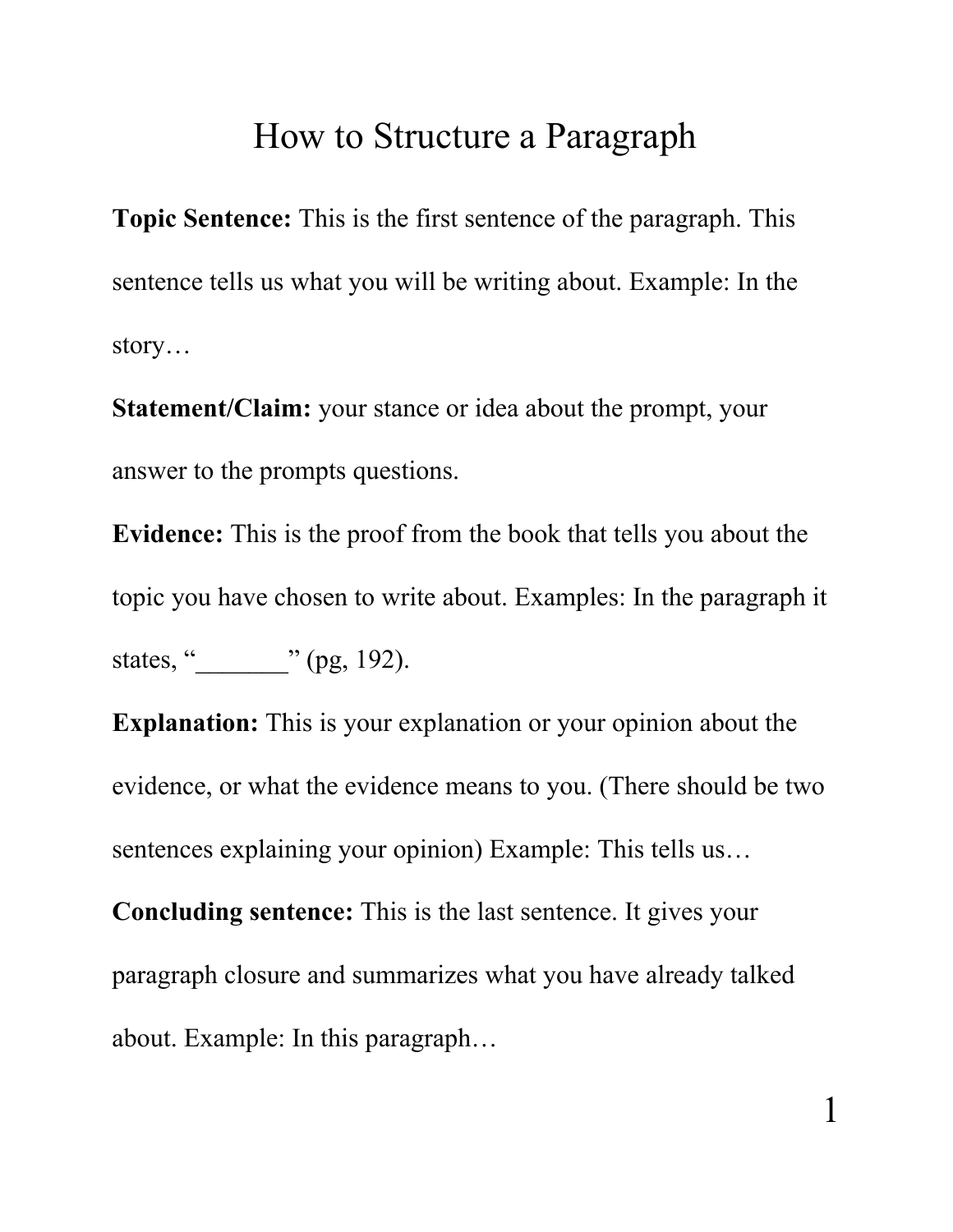## Example: The Giver Writing Prompt Handout Directions:

- 1. Turn to page 4 of this packet. It is the example I wrote of "The Giver" writing prompt.
- 2. Read the first paragraph of the essay and then come back to this handout.
- 3. After you have read the first paragraph, I want you to look at the 5 areas we went over that make a paragraph below on page 3 (Topic Sentence, Statement/Claim, Evidence, Explanation, and Concluding Sentence). I have given you examples of each taken directly from the writing prompt for "The Giver."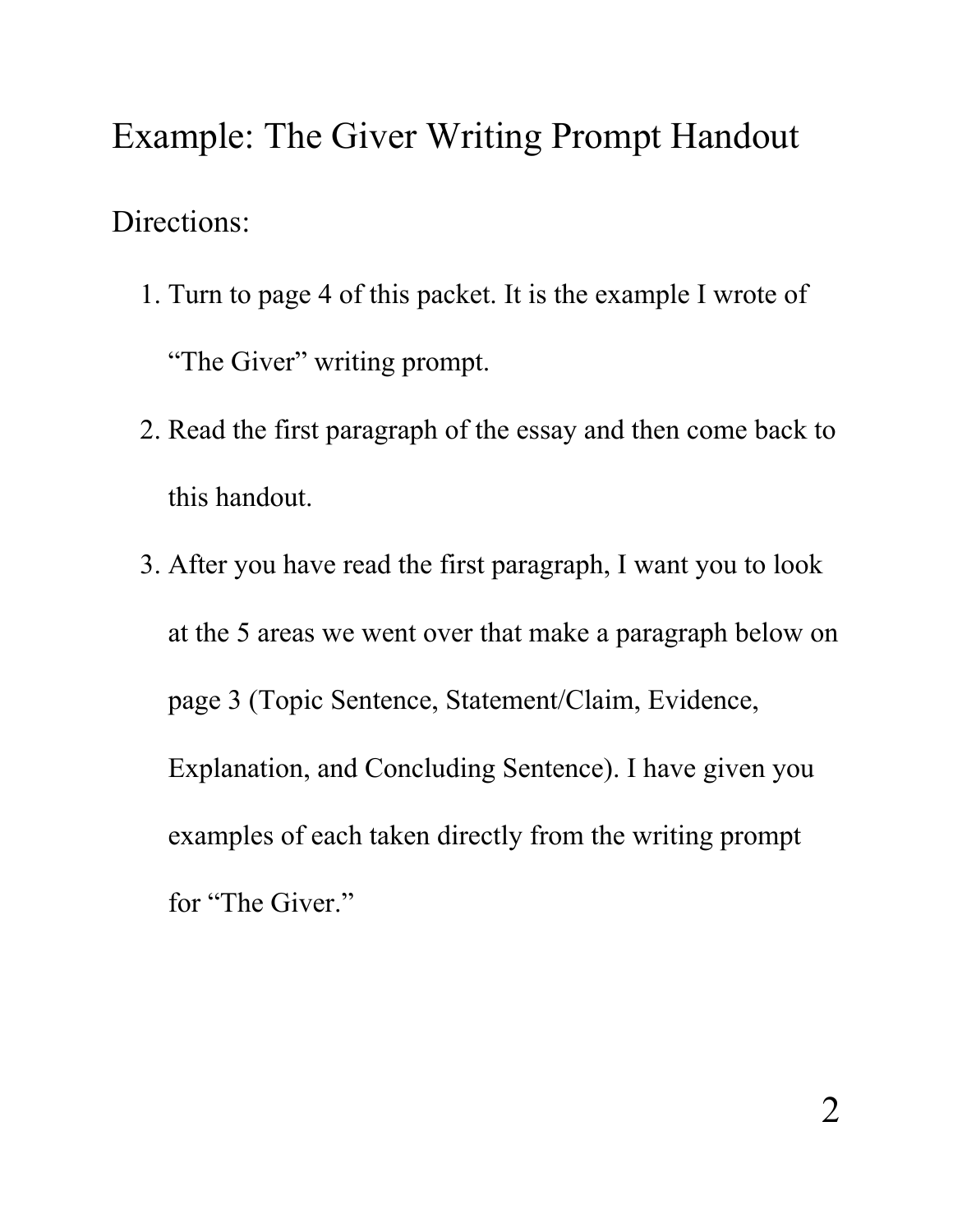How to Structure a Paragraph: The Giver Example **Topic Sentence:** In the story, "The Giver" Jonas' questions reveal his feelings regarding the ceremony of twelve.

**Statement/Claim:** Jonas does not want to be disappointed in his job title.

**Evidence:** In paragraph 13 it says, "Unlike his father, he had no idea what his assignment would be. But he knew that some would disappoint him...Nurturer would not be his wish. And he didn't envy Laborers at all" (page 154).

**Explanation:** Jonas tells us he does not know his job assignment, and doesn't want to be disappointed. He does not want to be a nurturer or a Laborer as his job assignment.

**Concluding Sentence:** Jonas' questions about the ceremony of twelve reveal that he does not want to be disappointed with his assignment, and he does not want to be a Nurturer or a Laborer.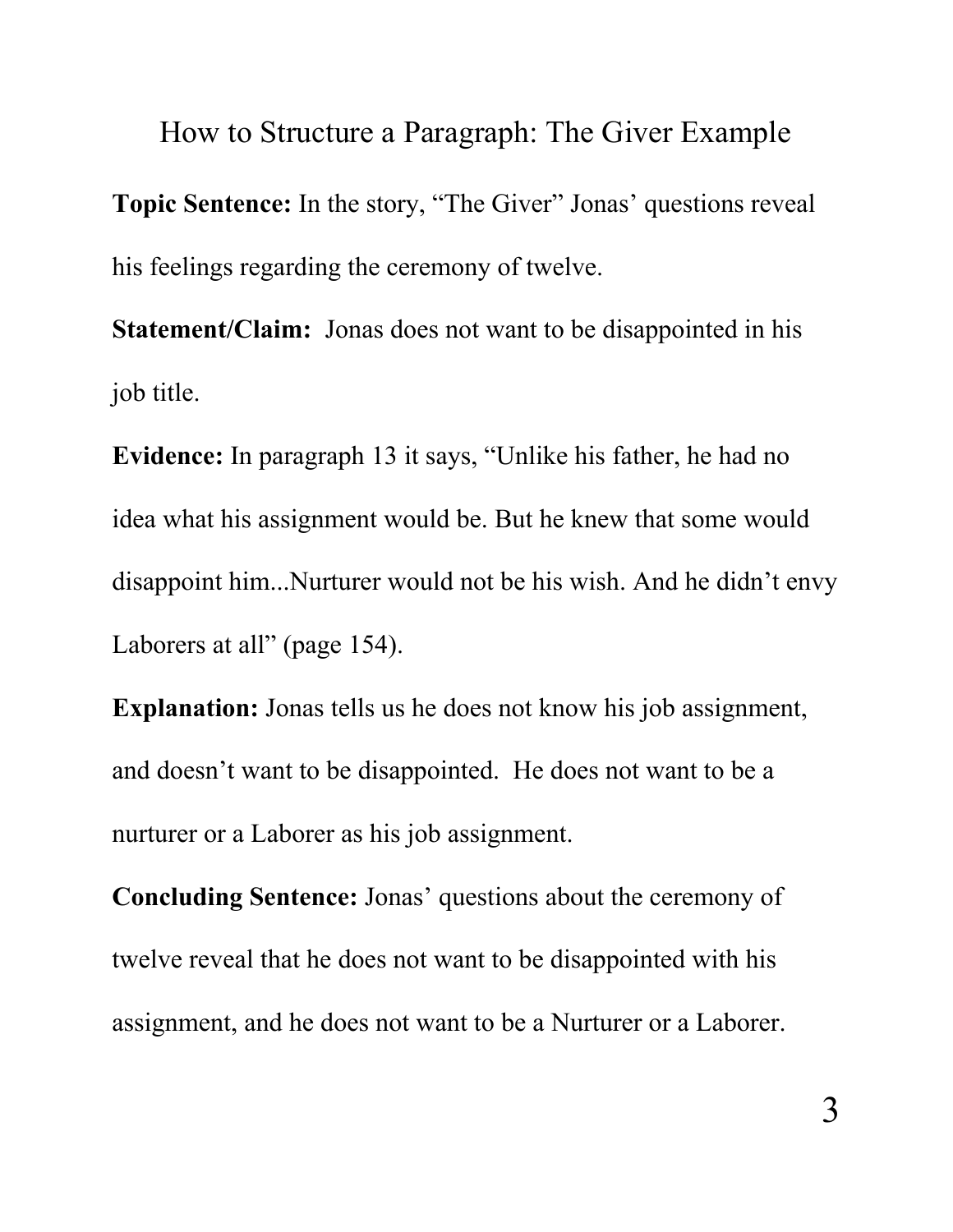AJ Hernandez

Ms. Hernandez

English

30 January 2020

Prompt: What do Jonas's questions and comments reveal about his feelings as he awaits the ceremony of twelve? What do his parents' responses reveal about him and the community? Potential Disappointment and Observations

In the story, "The Giver" Jonas' questions reveal his feelings regarding the ceremony of twelve. Jonas does not want to be disappointed in his job title. In paragraph 13 it says, "Unlike his father, he had no idea what his assignment would be. But he knew that some would disappoint him...Nurturer would not be his wish. And he didn't envy Laborers at all" (page 154). Jonas tells us he does not know his job assignment, and doesn't want to be disappointed. He does not want to be a nurturer or a Laborer as his job assignment. Jonas' questions about the ceremony of twelve reveal that he does not want to be disappointed with his assignment, and he does not want to be a Nurturer or a Laborer.

The responses that Jonas' parents have about him and the community reveal that they are very observant. In the story it states, "My friend Yoshiko was surprised by her selection as Doctor,' Father said, "but she was thrilled...There was Andrei-I remember that when we were boys he never wanted to do physical things...The Elders knew that, of course. Andrei was given the Assignment of Engineer and he was delighted." (Lowry, 154) This shows that Joanas's father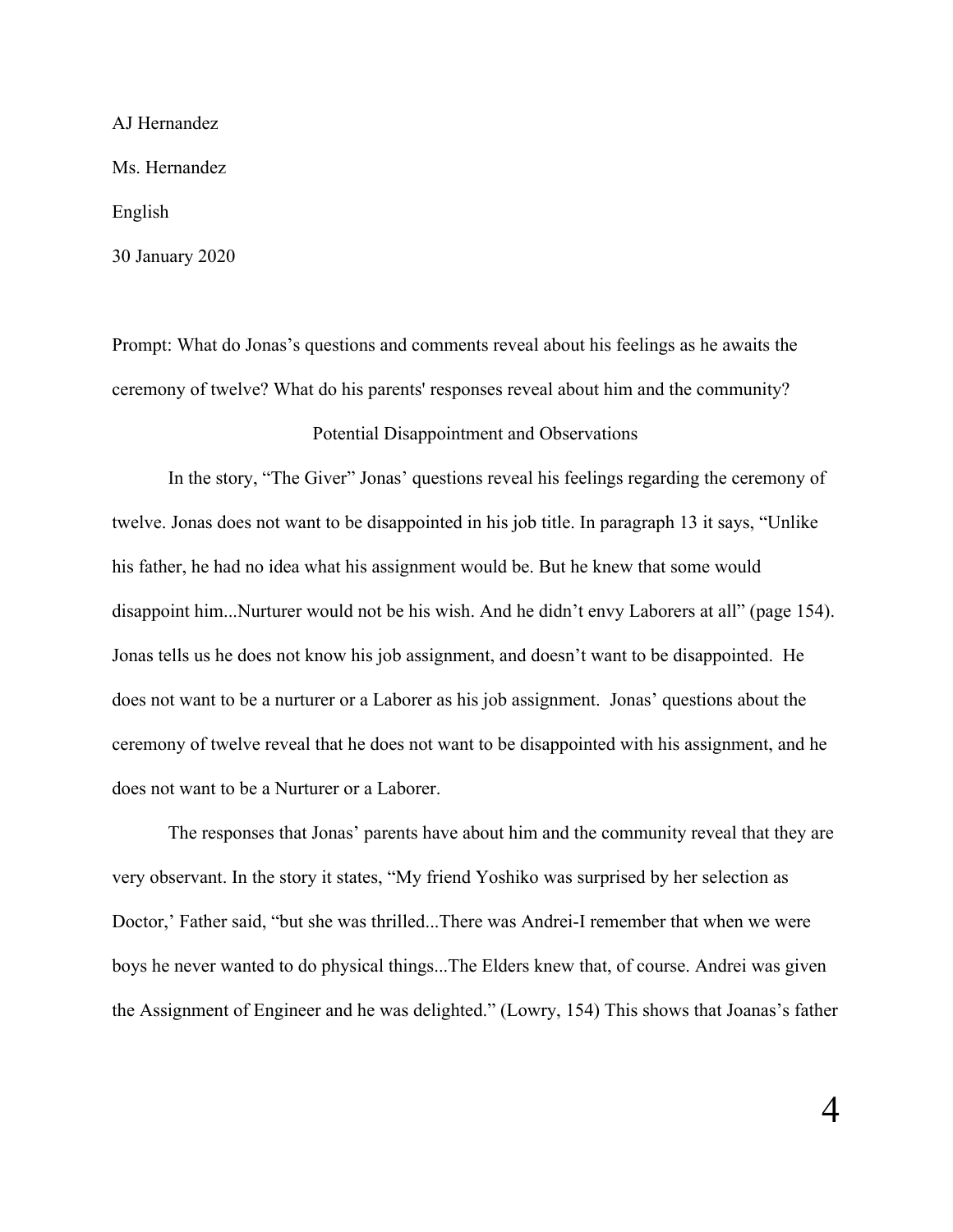was observant with his friends and remembers what Assignments they would be good at. It also tells us that the Elders were just as observant because they gave him the Assignment of Engineer. In paragraph 21 it states, "The Elders know Asher," his mother said. "They'll find exactly the right Assignment for him. I don't think you need to worry about him." (Lowry, 155) Jonas' mom tells us that the Elders are observant enough to know where to place Asher, and that they will choose the right Assignment for him. She advises Jonas not to worry about where Asher ends up because the Elders know what they are doing. The responses of Jonas' parents tell us that the community is observant and through observation place the people of the community into the right Assignment.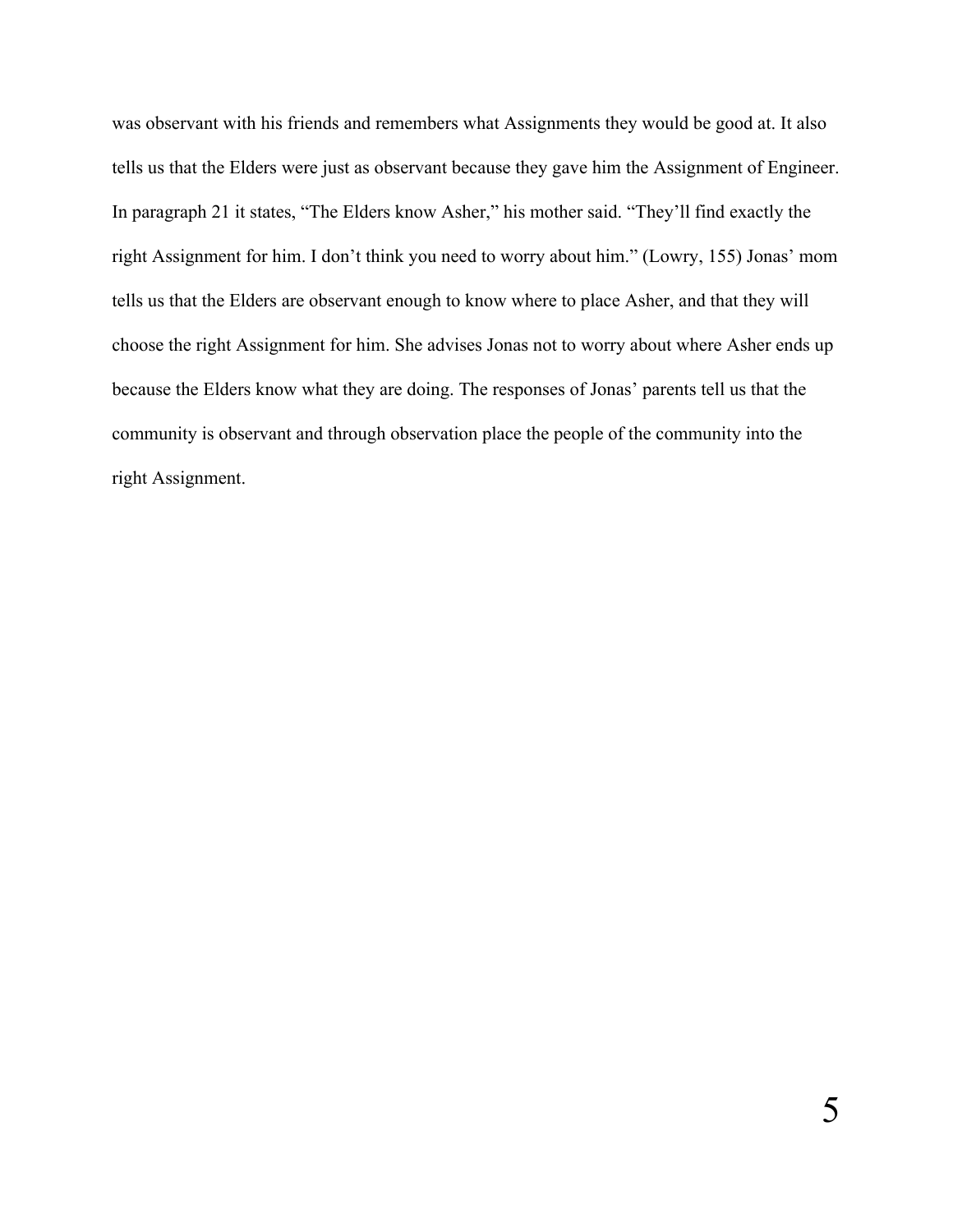#### The Giver Think Questions: Example

- 1. Refer to one or more details in the text to support your understanding of why Jonas "shivered" in the opening line of the excerpt. Cite specific details that are directly stated in the text and inferences you made from clues in the first three paragraphs.
	- a. Jonas shivers because he is worried about his upcoming Ceremony of Twelve and is showing his nervousness. In paragraph 1 it states, "He pictured his father...shy and quiet boy...seated with his group, waiting to be called to the stage." (Lowry, 153)
- 2. Why didn't Jonas's father feel an element of suspense at his Ceremony of Twelve? What is Jonas's reaction to his father's lack of suspense at his Ceremony? Cite textual evidence from paragraphs 3, 4, and 6 to support your response.
	- a. Jonas's father didn't feel an element of suspense at his Ceremony of Twelve because he already knew what his Assignment would be. In paragraph 3 it says, "..for me there was not the element of suspense that there is with your Ceremony. Because I was already fairly certain of what my Assignment was to be" (Lowry, 153). Jonas was surprised by his father's lack of suspense because it is supposed to be a secret and nobody is supposed to know their Assignment. In paragraph 4 it states, "Jonas was surprised. There was no way, really, to know in advance. It was a secret selection, made by leaders of the community, the Committee of Elders" (Lowry 153).